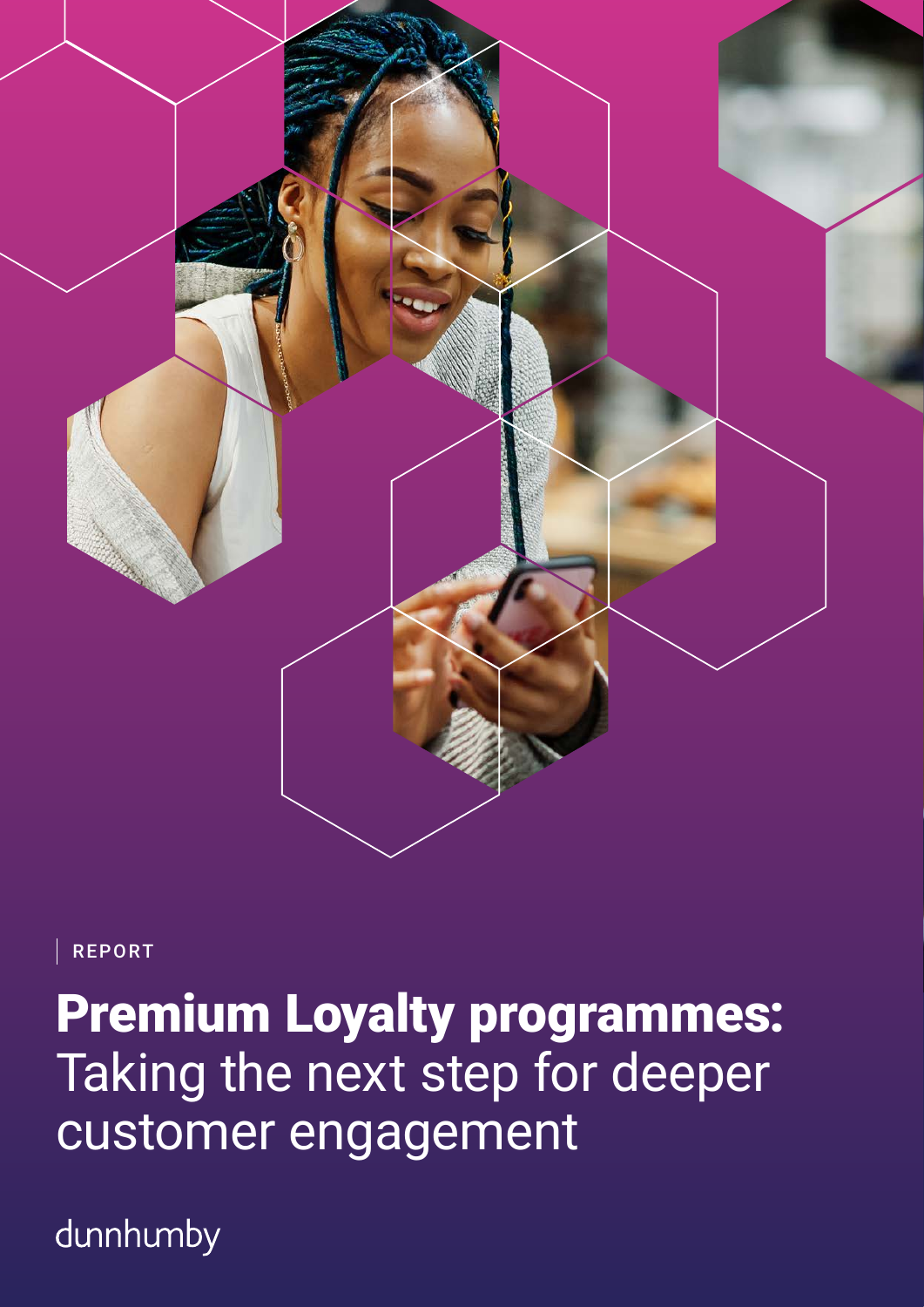

In 2020 we saw several major retailers launch premium loyalty programs, where customers pay upfront for exclusive benefits. With more premium programmes scheduled for launch in 2021, this is a trend that will continue in the coming months.

1 https://www.businessinsider.com/ amazon-prime-membe-ship-shouldcost-785-2018-5

### **Why are customers seeking value differently now?**

Of course, Amazon Prime is the program that started this trend. Since its launch in 2005, the world's leading premium loyalty program has had an impact on consumers' expectations within retail overall. Over the last 15 years consumers have gradually become accustomed to paying for benefits upfront, rather than collecting points and earning benefits later down the line. Not only this, but customers have confidence that they are receiving more value than what they're paying for  $-$  Amazon Prime has been estimated to deliver over \$700 USD in value to customers, while only costing customers \$119 USD a year<sup>1</sup>.

Another driver for the recent increase of premium programs is the spending power of millennials. This demographic has grown up with subscriptions — Netflix and Xbox Live for example — and are comfortable paying for convenience; in fact it has become expected. Driven by these popular on-demand services and the spread of Amazon Prime, there's now an expectation of on-demand products and services from retailers across all industries.

The pandemic has only expedited a deep need for value. In a time of high unemployment, increased online shopping and frequent stockpiling, value needs to be considered both in terms of convenience and monetary savings.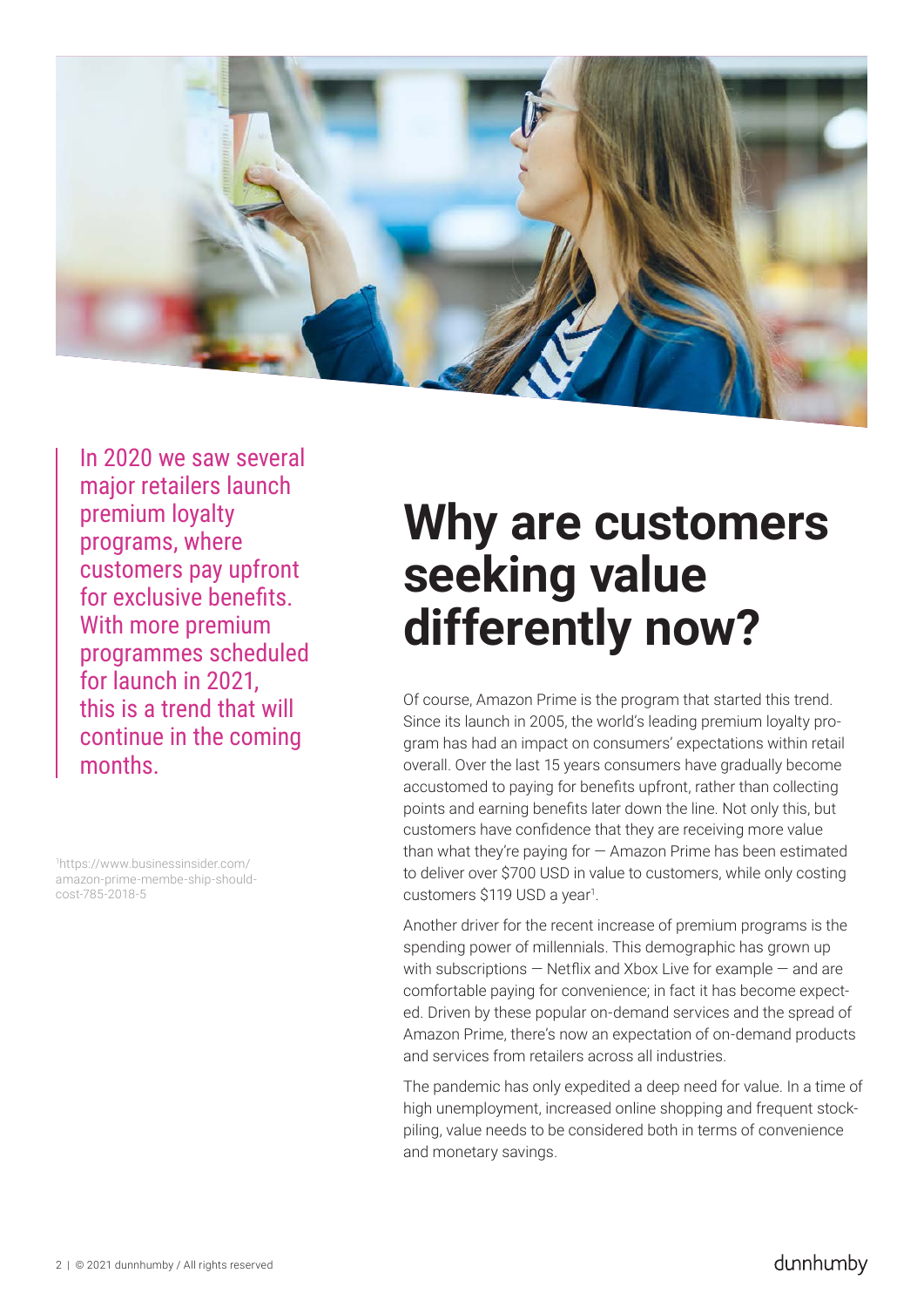# **Getting the loyalty framework and value exchange right**

When looking at value and the value exchange, premium loyalty schemes need to add more than functional value to attract and maintain customer engagement. The loyalty framework, that forms the basis of most effective loyalty schemes, is a good place to start.



### The functional foundations

Every customer taking part in a loyalty programme will expect a certain level of functional value, whether points for rewards or special offers. This functional value must be transparent. In return the customer will provide the retailer with a functional level of loyalty and custom, potentially adding more items to their basket or visiting more frequently. This generates increased sales and a functional level of loyalty ... but nothing more.

#### Improving the experience

Retailers and brands that want to improve their customers' loyalty engagement, then add elements above the foundational basics to improve the experience and enhance the value exchange. This includes frictionless offerings – apps, scan as you shop, relevant offers, regular communications, or member pricing. Customers start to engage at a deeper level, potentially engaging with wider brand offerings and again deepen the value exchange.

### The emotional differentiators

The most successful loyalty schemes are those that offer, or start to offer, emotional differentiators layering above the functional value. This moves towards a more personalised relationship, recognising your tenure, enhanced preference based content, living your values, community support, feeling of membership/club, tiering, special prices for partner brands, saving value to get it topped up are all examples of emotional value.

The aim is to get customers to move through functional value towards the attractive emotional value and thereby loyalty. When customers move into this space, they typically choose to shop with a brand no matter what; they will spend more over the long term and advocate the brand to friends and family.

It is these highly engaged, emotionally loyal customers who are the target audience for a subscription-based model — a final 'cherry at the top'.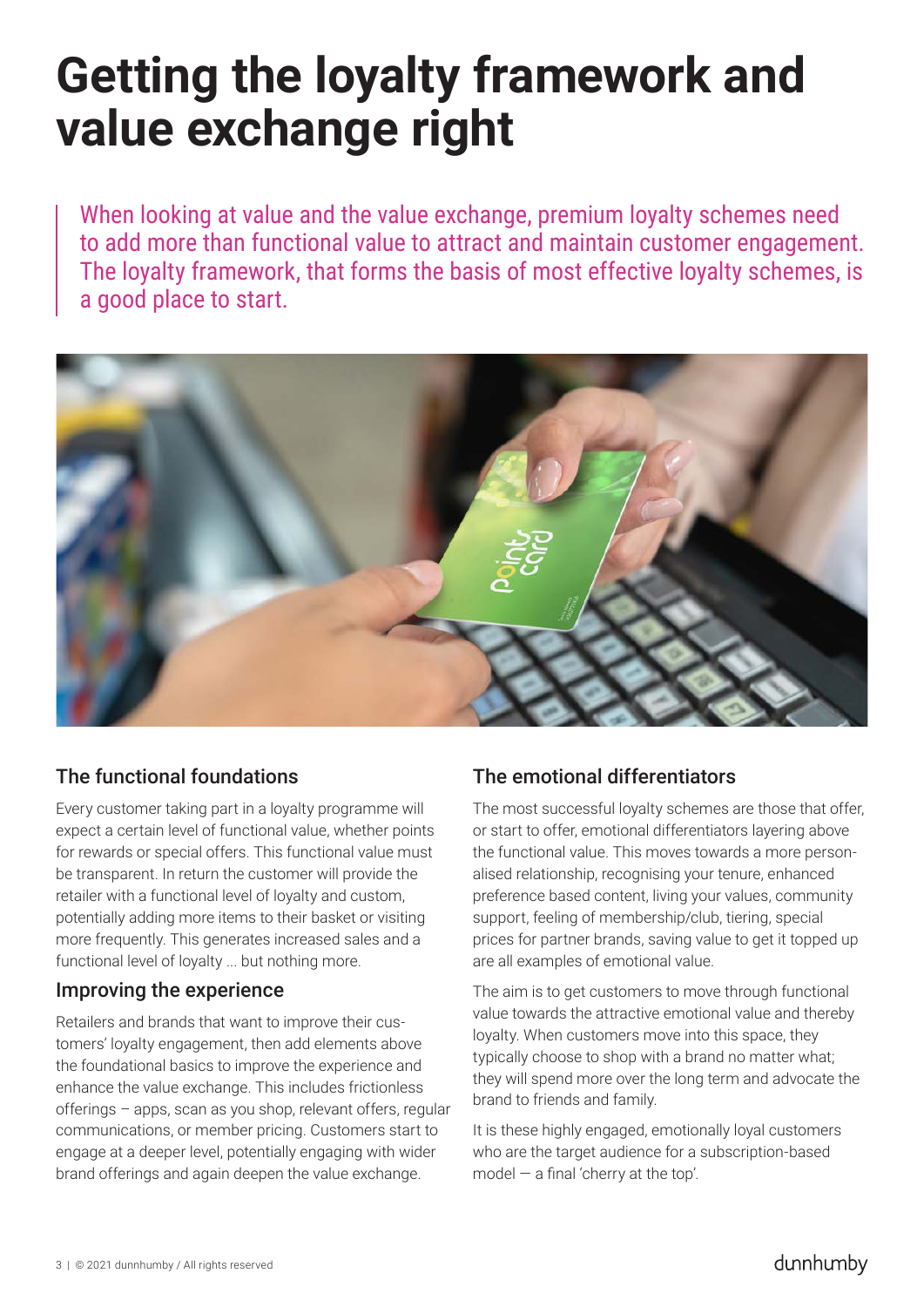### The premium experience

Amazon Prime, Tesco Clubcard Plus or Tesco Delivery Saver are examples of loyalty schemes that have moved customers up the 'loyalty ladder' into the emotional value exchange to such an extent that customers are willing to pay upfront for the privilege of a special service or offer. These customers are already in a place where they are warm to a new proposition from a brand that they now feel emotionally connected to. However, they are savvy – the value exchange needs to be obvious and worth it. They will pay up front, but they expect to be treated differently – they know not every customer will be keen or in a position to do this, so they expect to get a significantly enhanced level of reward back.

A premium loyalty scheme in many ways is an evolution of the loyalty schemes where the customer must jump a small hurdle to get the full value of the scheme. The 'hurdle' is now in the form of an upfront payment, rather than delayed gratification when you collect and hold

your rewards. But like traditional schemes, the reward, or value must be transparent and compelling.

For example, in the UK Tesco Clubcard Plus customers pay £7.99 a month for access to a range of benefits – the most attractive being

51% of retailers with premium loyalty programs consider programme members to be at least four times as valuable as non-members<sup>2</sup>  $^{\frac{66}{51\%}}$ 

10% off up to two £200 Big Shops a month. It takes a quick calculation to know that with a saving of at least £40 a month it has an incredibly positive value exchange. Like Amazon Prime — where free next day delivery is the anchor benefit  $-$  Clubcard Plus also has a suite of offers, but it's the simplicity of the anchor benefit of 10% off a big shop that attracts and retains the premium customer.



<sup>2</sup>2021 Loyalty Industry Data Study of 300 marketing and loyalty professionals across the US by RetailTouchpoints

#### Understanding different value for different customer groups

Value can also mean quite different things to different people. Therefore, a premium loyalty programme needs to understand its customer core needs first to create a value exchange that ensures customers feel that they are getting so much more than the price of a subscription, as touched upon above.

But to get that value exchange right, a deep understanding of the core or target customer group — attitudinal and behavioural — should form the basis of the premium proposition development. At dunnhumby our experience in identifying the right target audience to meet the business objectives, is best achieved using a 'test and learn' approach long before the proposition is rolled out to the base. Often the audience that the business initially believes will be the target may change once trials have been analysed, thereby changing the proposition and value exchange to maximise the effectiveness of roll out.

> By the very nature of the premium programme proposition, it's likely that the target audience will be self-selecting and have a strong affluence bias. Ensuring that time is spent on creating the right package of premium benefits that are most attractive to the

core cohort will maximise uptake of the proposition and achieve less attrition in the short term.

For high affluence customers, value is more likely to be around 'make my life easier'; free delivery, convenience and digital propositions, or 'show me that you know me' personalised offerings reflecting values. For family cohorts, value and convenience will play key roles.

All customer groups, however, will share the need for the value exchange to be digital, immediate and provide transparent assurance that by paying upfront the customer will get a significant benefit back. When brands get this right at the outset they will benefit from recruiting the right customers to the proposition, reduce churn and build greater engagement.

Retailers and brands shouldn't expect the premium loyalty proposition to pay back in the short term  $-$  yes it's a new revenue stream, but It's the long-term play of locked in loyalty, significantly enhanced sales uplift and emotional loyalty to the brand that will pay dividends over the coming years.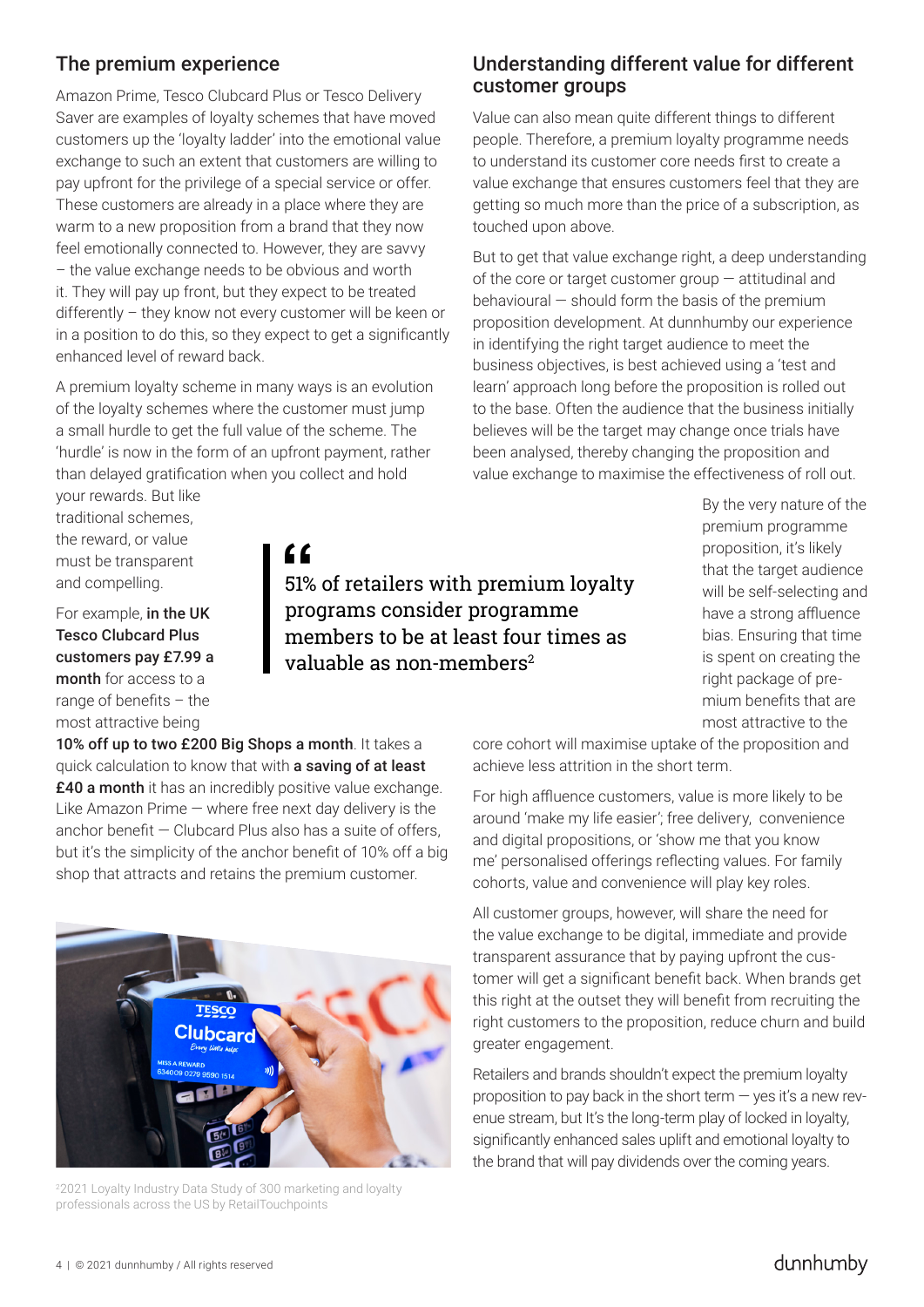

### **Designing the optimum premium programme**

First and foremost, retailers must be clear on the objective of their premium programme. This will ensure that the design of the programme drives the customer behaviour that they're seeking.

#### Simple and easy to understand

When it comes to premium loyalty programmes, customers need to understand that they're receiving more value than what they're paying for. Without the value equation balanced in the customer's favour, customers are simply not going to subscribe. The clearer that this value equation can be communicated to customers, the better, as it eliminates any calculations and guesswork on the customer's end.

Keeping the offering clear and simple is key, so where retailers have an existing loyalty program already in place, it's important to consider how the premium programme will layer on top. The premium programme must supply clearly delineated additional benefits, without overlapping or adding confusion for customers.

Although it can be another layer of complication for customers, when the premium programme is clearly defined, having an existing loyalty programme in place is certainly a benefit. The existing programme gives retailers a head start on understanding the needs and motivations of their loyal customers, and gives them a highly relevant pool of candidates to recruit from for the premium programme.

Having said that, retailers don't necessarily need an existing loyalty programme to launch a successful premium programme. Take Walmart+ and Amazon Prime for example where launching these subscription services was very clear from a customer perspective since there was no established loyalty programme already in place.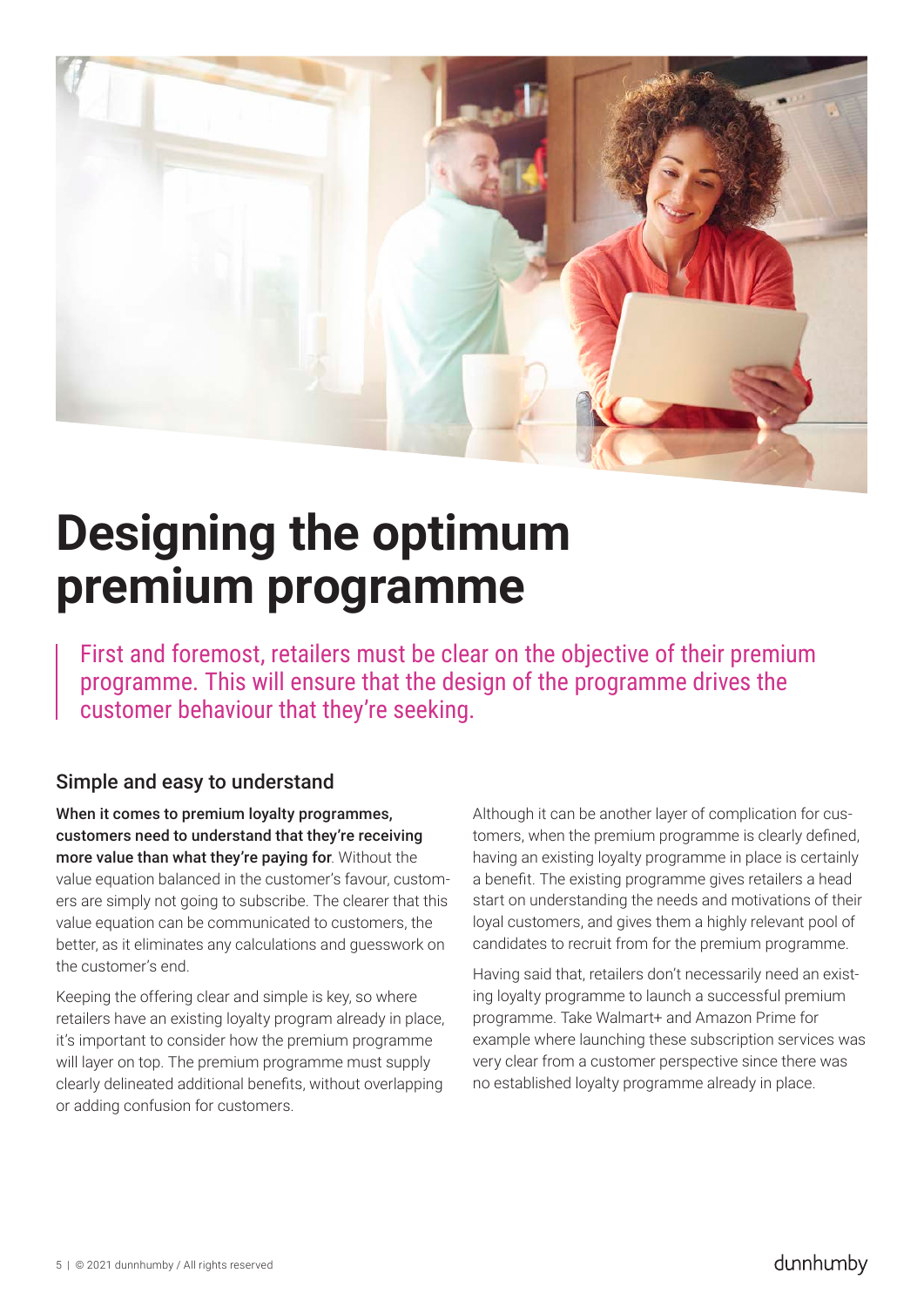### Offer compelling benefits

In addition to being simple and easy to understand, a premium programme must offer compelling benefits. As outlined earlier, if you're asking customers to pay an upfront fee, it must be for benefits that appeal to them by making their lives easier, allowing them to save money or offering them unique experiences

It's important to determine what 'compelling' means to your customers specifically. There is no 'one size fits all', every retailer has customers with specific preferences, motivations and needs. While it's important to understand what the rest of the market is offering, it's unhelpful following the market leader and simply offering common benefits like 'free shipping' if it's not what your customers are looking for.

So how do you know what your customers are looking for? By researching what your customers want from you, specifically your most loyal customers as these are the ones that the premium programme will most appeal to, and then designing a set of benefits based on these findings. On top of this, make sure to keep the benefits relevant to your brand.

<sup>2</sup>2021 Loyalty Industry Data Study of 300 marketing and loyalty professionals across the US by RetailTouchpoints

Getting the benefits and value equation right is a tricky balance, and yet it's important to be fully confident in the benefits that are being offered because customers are often purchasing monthly or even annual subscriptions, and the retailer has made a commitment to offer the benefits for that time period, so it's difficult to pivot, change, or remove benefits in future for any reason.

A great way to achieve this is to pilot these benefits in certain regions, or with certain customers, to understand their appeal in market before fully rolling out.

After the initial programme launch, retailers must continue to add benefits periodically. New, unexpected perks will keep the program fresh, maintain a competitive edge and continue to balance the value equation in the customer's favour. Amazon Prime is a great example of a programme that continues to innovate with additional benefits for customers.

The frequency with which customers receive benefits is key to continually demonstrating value, and ultimately subscription renewal rates. Industries that have a high frequency of purchase, such as groceries, have a strong advantage in this respect, as they have more interactions and touchpoints where customers benefit from their premium programme.

## **The grocery advantage**

Given everything we know about premium programmes, it's no coincidence that so many grocery retailers across the globe have started to invest in them. This industry has spent decades getting to know their shoppers and developing functional and emotional loyalty with customers. The high number of visits instore and online, now driven by increasing numbers of millennial customers, create the perfect conditions for a successful premium programme. Provided the programme is simple to understand, has clear value for customers and offers compelling benefits, premium programmes can be an excellent tool to drive long-term loyalty with customers.

95% of retailers with traditional loyalty programmes have discussed launching a premium loyalty programme in 20212  $^{\bullet}$   $^{\bullet}$   $^{\bullet}$ <br> $^{\bullet}$   $^{\bullet}$   $^{\bullet}$   $^{\bullet}$   $^{\bullet}$   $^{\bullet}$   $^{\bullet}$   $^{\bullet}$   $^{\bullet}$   $^{\bullet}$   $^{\bullet}$   $^{\bullet}$   $^{\bullet}$   $^{\bullet}$   $^{\bullet}$   $^{\bullet}$   $^{\bullet}$   $^{\bullet}$   $^{\bullet}$   $^{\bullet}$   $^{\bullet}$   $^{\bullet}$   $^{\bullet}$   $^{\bullet}$   $^{\bullet}$   $^{\bullet}$   $^{\bullet}$   $^{\bullet}$   $^{\bullet$